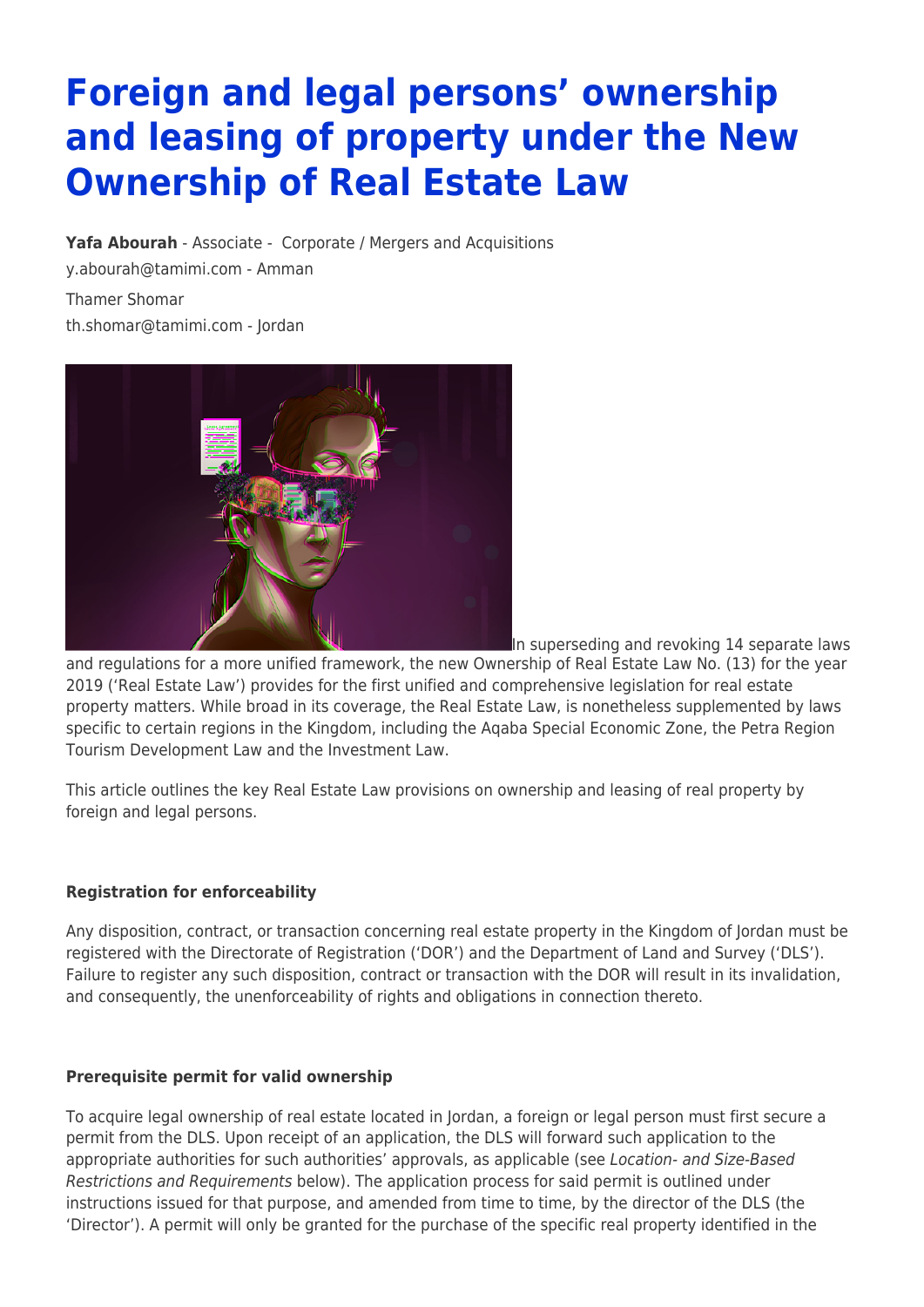application. Noting that, the aforementioned DLS has absolute discretion in determining whether or not the permit will be granted or rejected. A decision reached by the relevant authorities on an application for a permit will be final, binding, and non-appealable.

## **One-year validity**

Upon receipt of a permit, a permit holder must secure ownership of relevant property prior to such permit's expiration, (which is a year from its issuance), in order to safeguard the validity of its legal title. Otherwise, any such transaction will be deemed void unless written consent for an extension is obtained from the DLS.

## **Location- and size-based restrictions and requirements**

The Real Estate Law imposes several location- and size-based restrictions and requirements on real property ownership of foreign and legal persons as listed below:

- a foreign person is prohibited from owning real estate in border, archaeological or historical regions;
- a legal person, whether national or foreign, may own real estate in organisational regions to conduct its business in line with its constitutional documents;
- for ownership of an area not exceeding five Dunums (1 Dunum equates to approximately 1,000 square metres), provided the applicant does not own any other real estate properties in Jordan (regardless of the existence of any immovable assets), a permit for ownership will be granted by the Director. If said applicant owns other real estate property in Jordan, the Minister of Finance's approval will be necessary (upon recommendation of the Director);
- for ownership of an area between five) and thirty (30) Dunums, the grant of a permit will require approval from the Minister of Finance ('Minister') (upon the recommendation of the Director);
- a legal person, may own for investment purposes real estate property that is not located within organisational areas, provided that such legal person operates its business in line with the purpose(s) articulated in its registered constitutional documents. In this third case, similar to the second case, the approving body will make its decision in light of the plot area. For an area not exceeding 50 Dunums, a permit is approved by the Director in the first instance; and
- for an area exceeding 50 Dunums, however, the Council of Ministers approval will be necessary (upon the recommendation of the Minister and the Director, respectively).

# **Project timelines; penalty for delays and non-transferability**

Subject to monetary penalties, a foreign or legal person must complete the project for which they have requested ownership, within four years if the ownership permit is granted for residential purposes, and within six years if the ownership permit is granted for any other purpose, as of the date of said property's registration (such time periods, 'Applicable Time Periods').

An owner of a project may apply for an extension to the Applicable Time Periods for a justified reason. The Minister of Finance (upon the recommendation of the Director) will approve an owner's request for the requested extension. The total duration may not exceed, in all cases, a total of eight years for residential purposes, and twelve years for any other purpose, as of the date of property registration.

Monetary penalties for delayed completion of a project will amount to two per cent of the estimated value of the real estate for each year of ownership (or any part thereof). The Real Estate Law allows the Minister of Finance to further exempt owners from such penalties upon reasonable grounds.